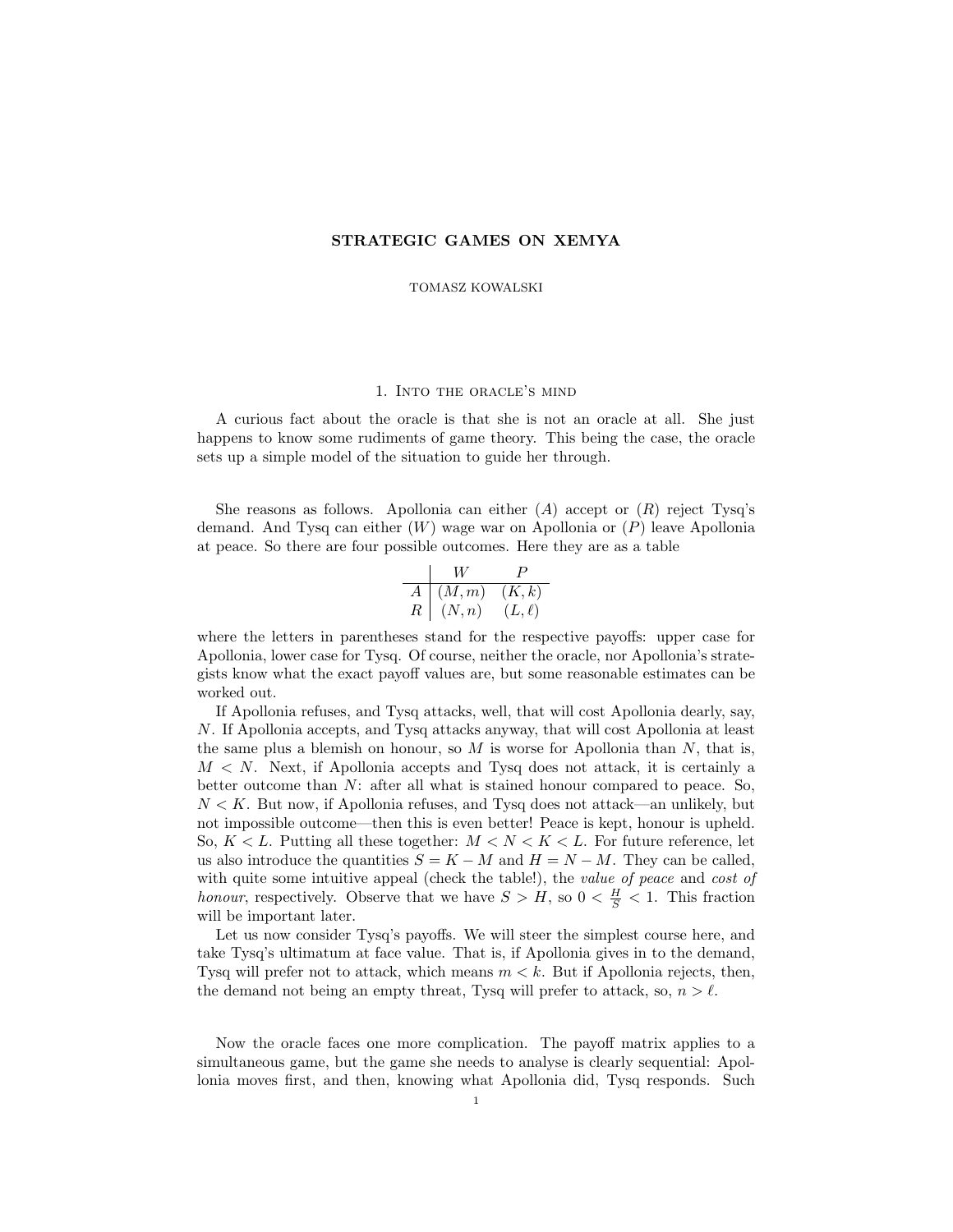games can be represented as trees. Here is our game:



Apollonia moves first, by either accepting  $(A)$  or rejecting  $(R)$  Tysq's demands. Tysq then responds, by war  $(W)$  or peace  $(P)$ . At the leaves of the tree we have the outcomes of following the respective paths. Now, there is a neat trick that turns the tree into a game matrix, or to be more precise, turns a sequential game into an equivalent simultaneous one. The trick is to consider Tysq's conditional strategies: her strategies as depending of Apollonia's move<sup>1</sup>. Here they are:

- (1)  $\frac{W}{W}$  war regardless of Apollonia's move,
- (2)  $\frac{P}{P}$  peace regardless of Apollonia's move,
- (3)  $\frac{W}{P}$  war if Apollonia accepts, peace if Apollonia rejects,

(4)  $\frac{P}{W}$  – peace if Apollonia accepts, war if Apollonia rejects.

They give rise to the matrix below:

$$
\begin{array}{c|cc}\n & \frac{W}{W} & \frac{P}{P} & \frac{W}{P} & \frac{P}{W} \\
\hline\nA & (M,m) & (K,k) & (M,m) & (K,k) \\
R & (N,n) & (L,\ell) & (L,\ell) & (N,n)\n\end{array}
$$

with the columns representing Tysq's conditional strategies.

Having represented the game in the standard form above, the oracle identifies best responses of each player to the other player's moves.

- (1) If Tysq plays  $\frac{W}{W}$ , Apollonia's best response is R, because  $M < N$ .
- (2) If Tysq plays  $\frac{P}{P}$ , Apollonia's best response is R, because  $K < L$ .
- (3) If Tysq plays  $\frac{W}{P}$ , Apollonia's best response is R, because  $M < L$ .
- (4) If Tysq plays  $\frac{P}{W}$ , Apollonia's best response is A, because  $N < K$ .

So, Apollonia does not have a move that is always better. In technical terms, Apollonia does not have a dominant strategy.

Next, the oracle considers Tysq's best responses.

- (1) If Apollonia plays A, then Tysq's best response is either  $\frac{P}{P}$  or  $\frac{P}{W}$ , as  $k > m$ .
- (2) If Apollonia plays R, then Tysq's best response is either  $\frac{W}{W}$  or  $\frac{P}{W}$ , as  $n > \ell$ .

So, Tysq does not have a dominant strategy either. However, Tysq has a *strictly* dominated strategy: a strategy that is never a best response to anything, namely,  $\frac{W}{P}$ . Such strategy should never be played<sup>2</sup>, and so can be deleted from the matrix. This gives

$$
\begin{array}{c|cc}\n & \frac{W}{W} & \frac{P}{P} & \frac{P}{W} \\
\hline\nA & (M,m) & (K,k) & (K,k)^{\star} \\
R & (N,n)^{\star} & (L,\ell) & (N,n)\n\end{array}
$$

<sup>&</sup>lt;sup>1</sup>Games of that kind are sometimes called *meta-games*, for no good reason.

<sup>&</sup>lt;sup>2</sup>And that is in perfect agreement with intuition, which says that responding by war to acceptance and by peace to rejection is *bloody stupid*, to use another technical term.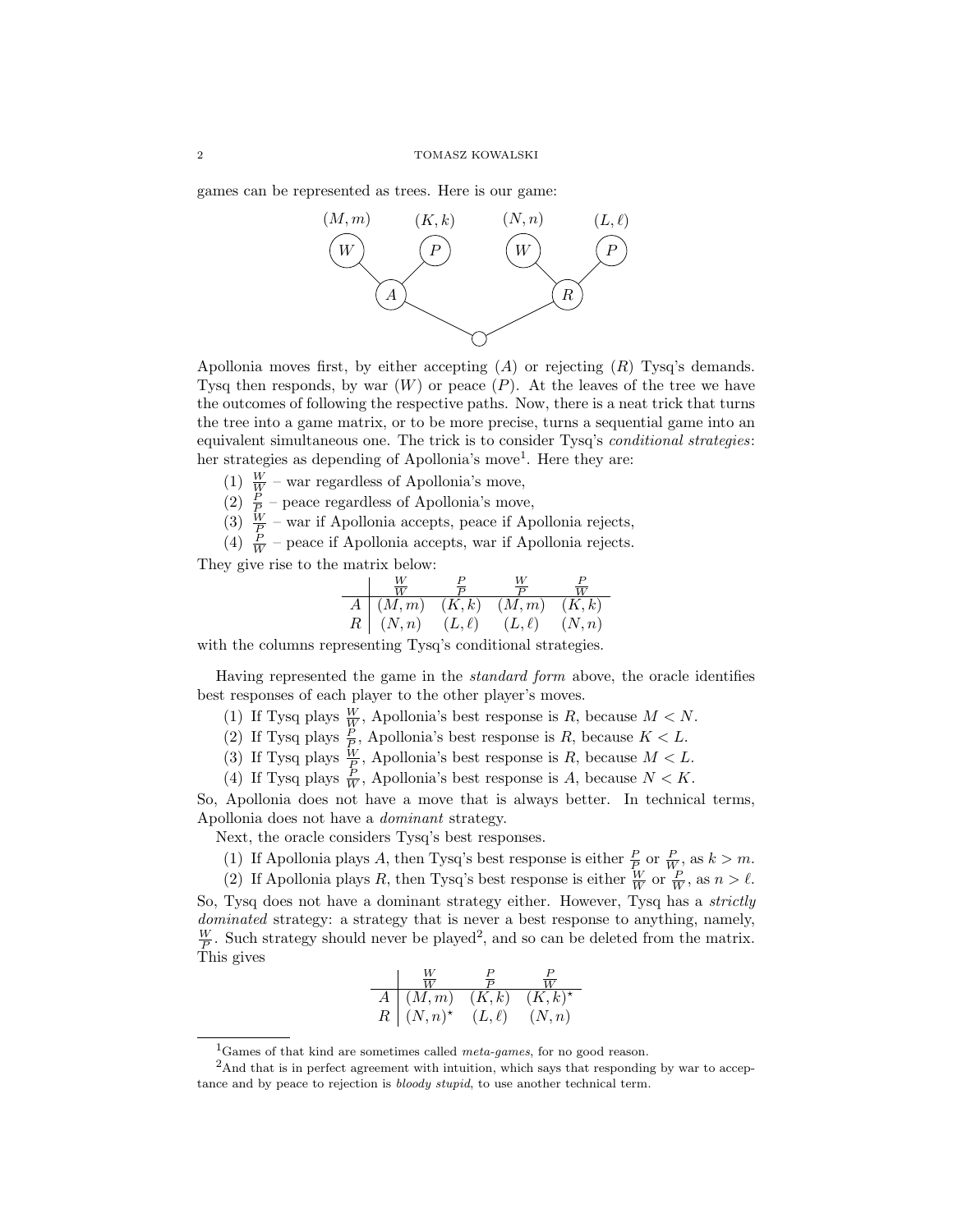where the two starred outcomes are special. They are special, because neither player has a strict incentive to move away from a starred outcome, if the other player is kept fixed. Indeed, if Apollonia rejects, and Tysq is playing  $\frac{W}{W}$ , then moving to  $\frac{P}{P}$  would lower Tysq's payoff, and moving to  $\frac{P}{W}$  would leave it unchanged. Similarly, if Apollonia accepts, and Tysq is playing  $\frac{P}{W}$ , then moving to  $\frac{P}{P}$  would leave Tysq's payoff unchanged, and moving to  $\frac{W}{W}$  would lower it. Considering these two outcomes from Apollonia's point of view, if Tysq plays  $\frac{W}{W}$  and Apollonia plays R, then moving to A lowers Apollonia's payoff; if Tysq plays  $\frac{P}{W}$  and Apollonia A, then moving to  $R$  lowers Apollonia's payoff, too. Such situations are called Nash equilibria.

The problem with them is they are two, and two is too many. Were there only one, the game would inevitably finish there, and the recommended strategy for each of the players would be the one that leaves them at the Nash equilibrium. As matters stand, however, it is not so simple. Enter probabilities. Let the probability of Tysq's playing  $\frac{W}{W}$  be  $p_1$ , the probability of Tysq's playing  $\frac{P}{P}$  be  $p_2$ , and the probability of Tysq's playing  $\frac{P}{W}$  be  $p_3$ . Of course, Tysq must play something, so  $p_1 + p_2 + p_3 = 1$ . Next, the oracle makes a simplifying assumption. She observes that Tysq's playing the  $\frac{P}{P}$  strategy would amount to bluffing: testing Apollonia's resolve, with no real intention of going to war. This seems unlikely:  $p_2$  must be rather low. How low? She does not know, but to simplify calculations, which must be rough anyway, she assumes it is negligible. So she can set  $p_2 = 0$ , and thus  $p_1 = p$  and  $p_3 = 1 - p$ , for some  $p \in [0, 1]$ . The *expected utility* for Apollonia of playing A is then

# $EU_A = pM + (1-p)K$

For the mathematically challenged:  $EU_A$  is Apollonia's payoff if Tysq plays  $\frac{W}{W}$ weighted by the likelihood of Tysq's playing  $\frac{W}{W}$  plus Apollonia's payoff if Tysq plays  $\frac{P}{W}$  weighted by the likelihood of Tysq's playing  $\frac{P}{W}$ . For even more mathematically challenged: it is a natural average of the payoffs. Similarly, Apollonia's expected utility of playing  $R$  is

$$
EU_R = pN + (1 - p)N = N
$$

calculated as before but with payoffs from the row R. The strategy Apollonia should choose, according to game-theoretic wisdom, is

- A if  $EU_A > EU_R$ ,
- R if  $EU_A < EU_R$ ,
- a randomised mix of A and R if  $EU_A = EU_R$ .

Sparing the reader some simple algebra, these translate to

$$
A \quad \text{if } \frac{H}{S} < 1 - p,
$$
\n
$$
R \quad \text{if } \frac{H}{S} > 1 - p,
$$
\n
$$
\text{mix} \quad \text{if } \frac{H}{S} = 1 - p.
$$

where  $S = K - M$  (the value of peace) and  $H = N - M$  (the cost of honour). Observe that the higher the value of p (that is, the probability that Tysq plays  $\frac{W}{W}$ ), the more reasonable it becomes for Apollonia to play R. But also, the lower the value of  $H$  relative to  $S$ , the more reasonable it becomes to play  $A$ .